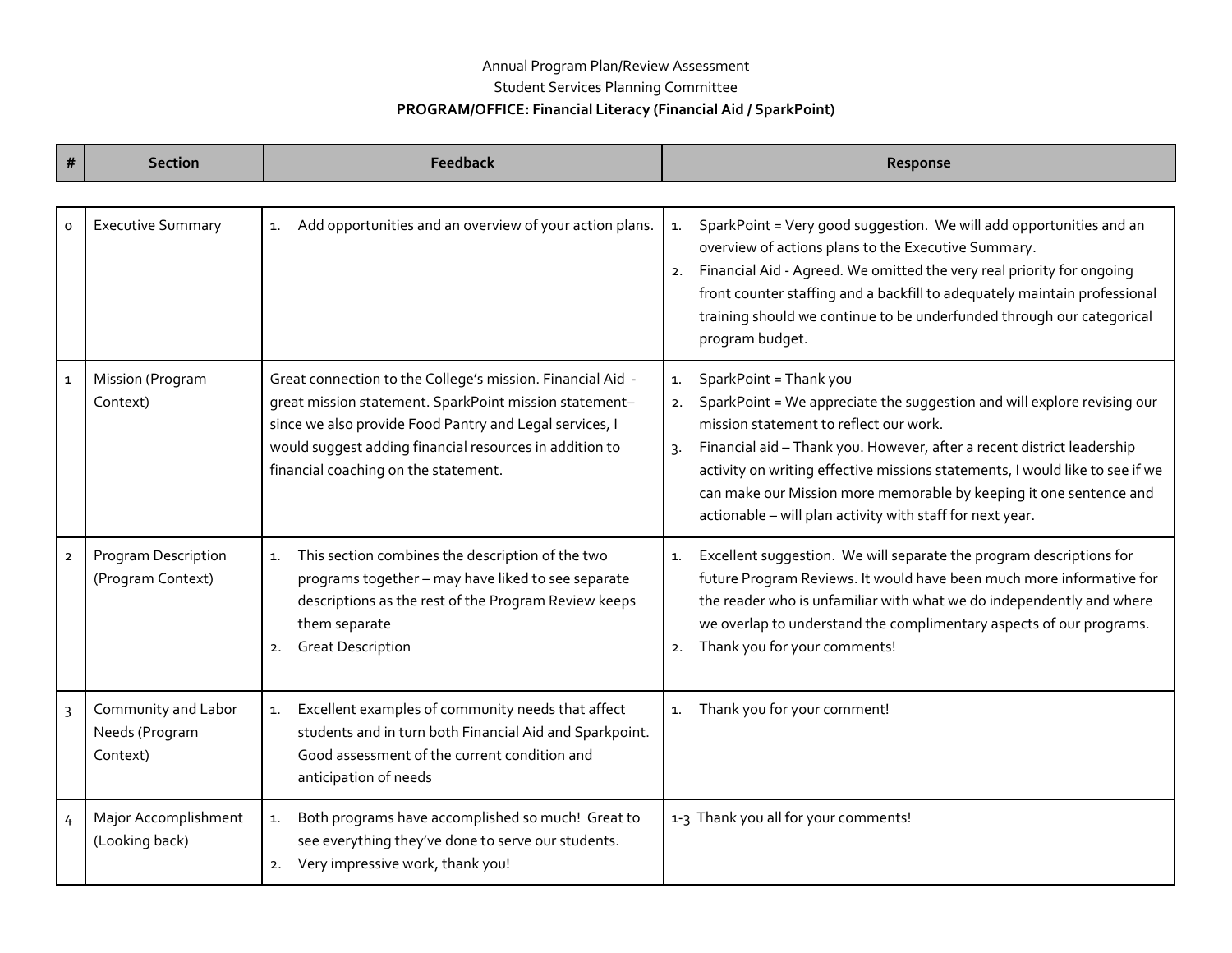|                     |                                                                                                                    | Well done!<br>3.             |                                                                                                                                                                                                                                                                                                                    |                            |                                                                                                                                                                                                                                                                                                                                                                                                                                                                                                                                               |
|---------------------|--------------------------------------------------------------------------------------------------------------------|------------------------------|--------------------------------------------------------------------------------------------------------------------------------------------------------------------------------------------------------------------------------------------------------------------------------------------------------------------|----------------------------|-----------------------------------------------------------------------------------------------------------------------------------------------------------------------------------------------------------------------------------------------------------------------------------------------------------------------------------------------------------------------------------------------------------------------------------------------------------------------------------------------------------------------------------------------|
| 5                   | Impact of Resource<br>Allocations (Looking<br>back)                                                                | 1.<br>the program            | SparkPoint - Thank you for pointing out the length of<br>time it takes to hire a new employee and how it affects                                                                                                                                                                                                   | 1.                         | SparkPoint = I appreciate the feedback. The lengthy hiring process<br>simply has such a heavy impact.                                                                                                                                                                                                                                                                                                                                                                                                                                         |
| 6<br>A              | State of the Program -<br>Observation                                                                              | 1.<br>2.<br>$\overline{3}$ . | Great to see collaboration of the 2 programs- would it<br>be possible to combine staffing to meet the needs of<br>both programs?<br>Very well written, very details and giving us a clear<br>picture of your program needs and accomplishments<br>Outreach log link is very helpful                                | 1.<br>2.<br>$\overline{3}$ | 1-3 Thank you all for your comments.<br>SparkPoint = We continuously seek opportunities for combining staffing<br>efforts. However, many of our programs' functions are very specialized<br>and some require special certification and specific training so they<br>unfortunately are not combinable.<br>Financial Aid - We will continue to seek ways to assist each other. For<br>example, a financial aid staff member could have a regular assignment<br>each week at the food pantry - just need more staff.<br>Thank you!<br>Thank you! |
| 6<br>B              | State of the Program -<br>Evaluation                                                                               | 1.<br>CRER 401?              | CRER 401 (college success) is currently a class, did you<br>mean incorporate Financial Education into the current                                                                                                                                                                                                  | 1.                         | SparkPoint = Yes! This is one of the strategies that we are exploring.                                                                                                                                                                                                                                                                                                                                                                                                                                                                        |
| $\overline{7}$<br>Α | <b>Current Service Area</b><br>Outcomes (SAOs)<br>Assessment and Student<br>Learning Outcomes<br>(SLOs) Assessment |                              |                                                                                                                                                                                                                                                                                                                    |                            |                                                                                                                                                                                                                                                                                                                                                                                                                                                                                                                                               |
| 7<br>Β              | <b>SAO Assessment Plan</b>                                                                                         |                              |                                                                                                                                                                                                                                                                                                                    |                            |                                                                                                                                                                                                                                                                                                                                                                                                                                                                                                                                               |
| $\overline{7}$<br>C | SAO Assessment Results   1.<br>and Impact                                                                          | 2.<br>3.                     | Good to see that both programs point out that they<br>haven't met the SAO but planning to make changes.<br>Good analysis. Financial aid - I really appreciate your<br>honest report on SAO# 1.<br>It's important to include as much data as possible in the<br>assessment portion to determine use and impact. How | 1.<br>2.                   | Thank you. We are constantly adjusting our programs to meet the<br>changing needs of students<br>Thank you<br>Thanks - it took longer than planned - we expect the GetSAP custom<br>content within the next week to use with students who are in warning or<br>appeal status after spring grades are posted. The Get BOGFW content is                                                                                                                                                                                                         |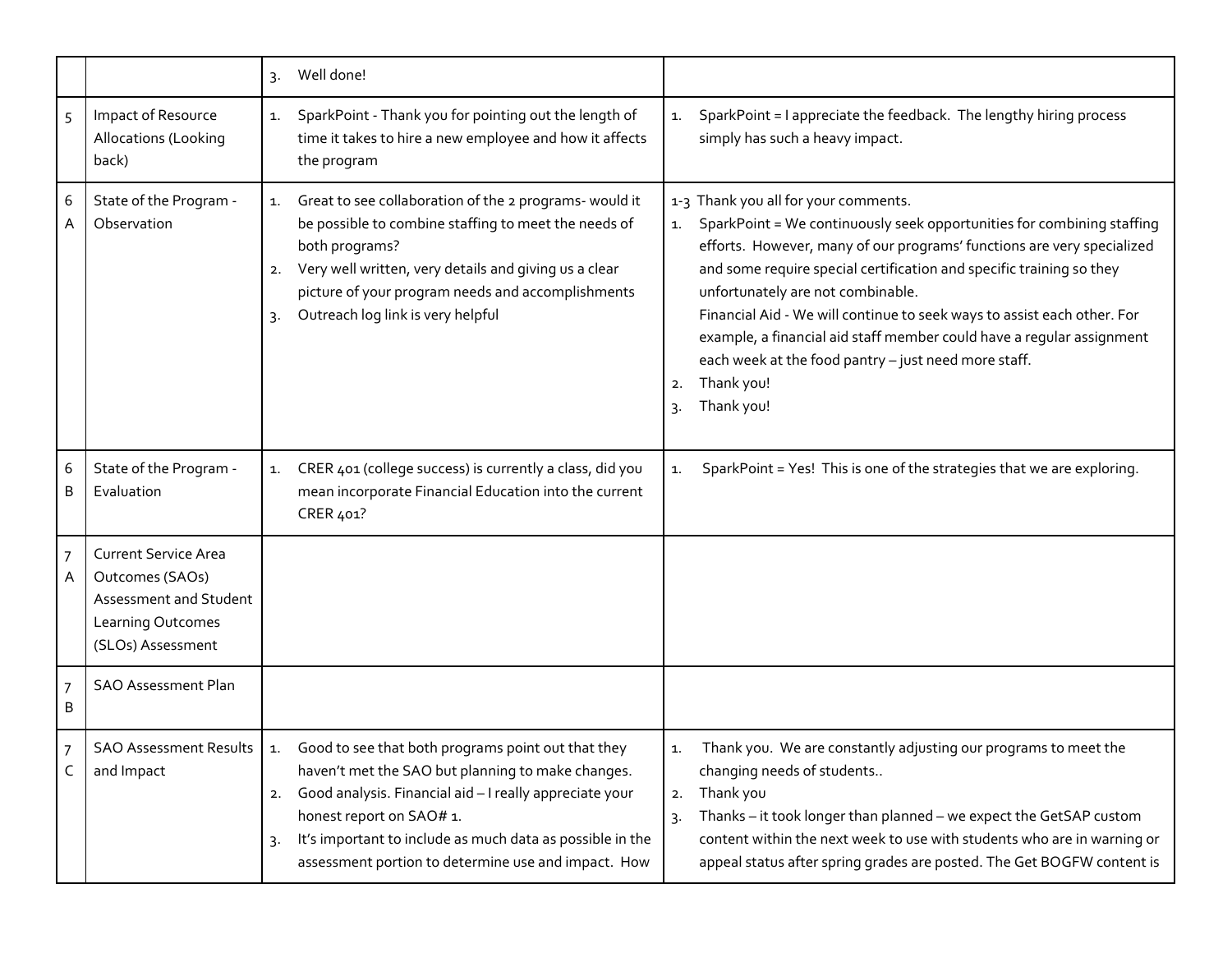|        |                                             | many students have utilized FATV or petitioned to<br>restore their BOGFW?                                                                                                                                                 |          | still being customized and we will provide extensive training with<br>retention specialists and others once we have the final product live -<br>expected within next month.<br>Yes, this data will be reported once we are using it.                                                                                                                                                                                                                                                                                                                                                                                                                                                                     |
|--------|---------------------------------------------|---------------------------------------------------------------------------------------------------------------------------------------------------------------------------------------------------------------------------|----------|----------------------------------------------------------------------------------------------------------------------------------------------------------------------------------------------------------------------------------------------------------------------------------------------------------------------------------------------------------------------------------------------------------------------------------------------------------------------------------------------------------------------------------------------------------------------------------------------------------------------------------------------------------------------------------------------------------|
| 7<br>D | <b>SLO Assessment Plan</b>                  | I am unclear as to how the students were selected to<br>1.<br>measure learning in the SAP Workshop.                                                                                                                       | 1.       | Financial Aid - Students were selected manually - those who were first<br>time appealing who attended workshop with those who appealed in prior<br>term for the first time but did not attend a workshop. The comparison<br>was made of their success in the next term of enrollment.<br>Per in person feedback, understand that this is not clearly demonstrating<br>student learning and is more in line with an SAO. Will ensure for next<br>cycle a pre and post assessment component are implemented in<br>conjunction with the new GetSAP module students will begin using for<br>1718 to satisfy the "workshop" requirement when appealing loss of<br>financial id eligibility due to SAP issues. |
| 7<br>Е | <b>SLO Assessment Results</b><br>and Impact | SparkPoint - thank you for including findings but what<br>1.<br>ways would it be improved?                                                                                                                                | 1.       | SparkPoint = Thank you for your feedback. Having hiring a permanent<br>SparkPoint Coordinator has dramatically helped us to capture more<br>quantity and better quality data. In addition, revising our SAOs and<br>SLOs to better reflect our intended outcomes will also have a positive<br>impact.                                                                                                                                                                                                                                                                                                                                                                                                    |
| 7<br>F | SAOs and SLOs for the<br>Next Review Cycle  | Excellent chart that address the questions and how and<br>1.<br>who will be responsible<br>So glad that we will have Loan Counseling Curriculum<br>2.<br>to educate students, how many hours will it take to<br>complete? | 1.<br>2. | Thank you for your feedback on the chart. We are glad<br>The new loan counseling requirement is part of the Department of<br>Education Experiment and will require returning borrowers identified in<br>the "test" group to complete an in-person loan counseling requirement<br>which we are developing for all three colleges. Ideally, the loan<br>counseling will last about an hour and will include activities to engage the<br>students, including budgeting and debt, future borrowing needs,<br>repayment plans, etc.                                                                                                                                                                           |